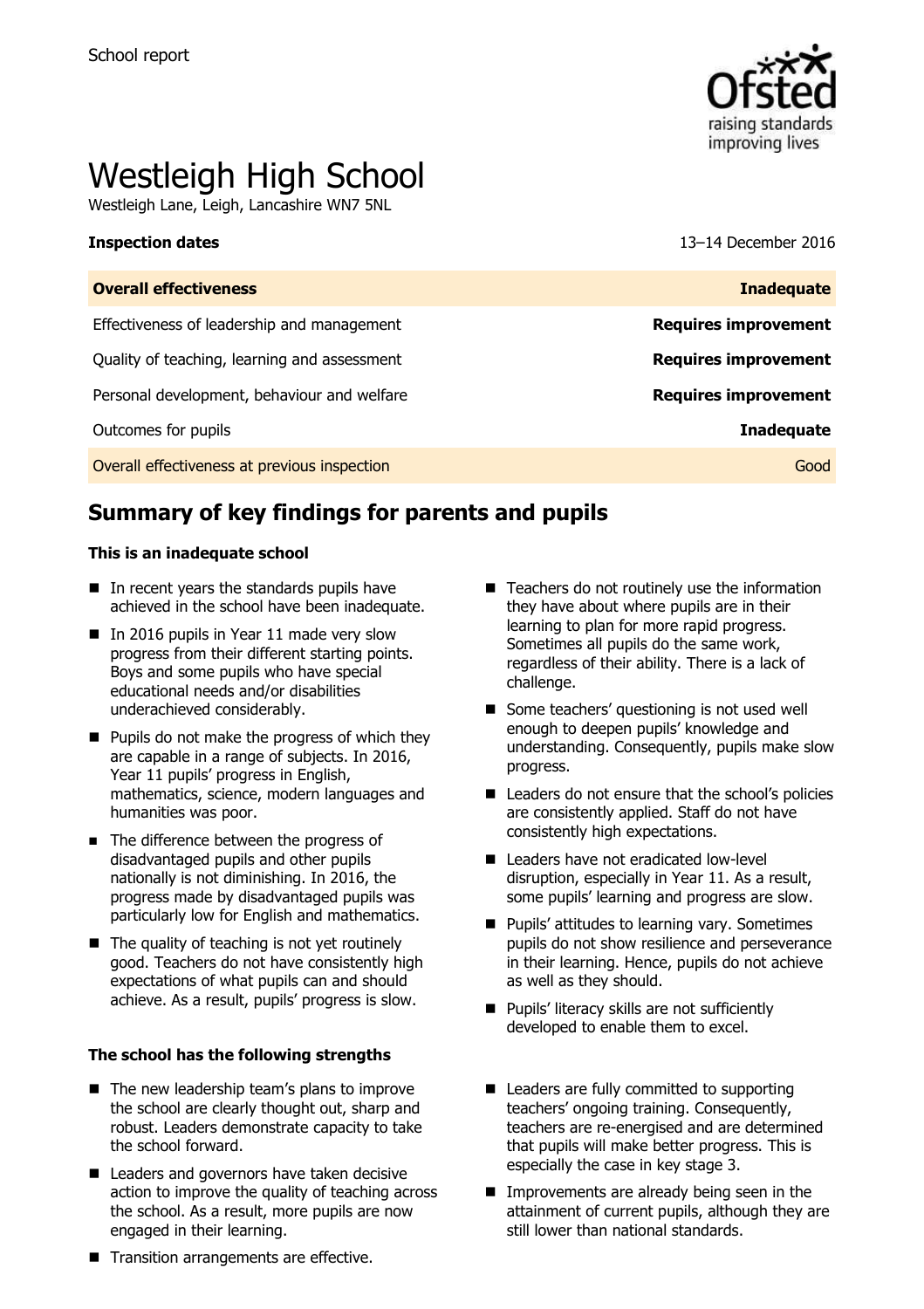

# **Full report**

In accordance with section 44(2) of the Education Act 2005, Her Majesty's Chief Inspector is of the opinion that this school requires significant improvement, because it is performing significantly less well than it might in all the circumstances reasonably be expected to perform.

### **What does the school need to do to improve further?**

- **IMPROPE Improve leadership and management by:** 
	- continuing to create a culture where all pupils, irrespective of background or ability, have good opportunities to achieve
	- raising further teachers' expectations of how well pupils can achieve across the school and across subjects
	- ensuring consistent application of school policies, relating to teaching, learning, assessment and behaviour
	- continuing to deliver high-quality ongoing staff training to improve the quality of teaching, learning and assessment.
- Improve outcomes for pupils by:
	- accelerating the progress made by boys and disadvantaged pupils, including the most able disadvantaged pupils
	- ensuring that pupils who have special educational needs and/or disabilities make the progress of which they are capable
	- continuing to improve the provision in English, mathematics, science, modern foreign languages and humanities
	- ensuring that pupils reach the standards of which they are capable.
- Improve pupils' personal development, behaviour and welfare by:
	- building pupils' perseverance and resilience so that they can cope with challenges in their learning
	- eradicating low-level disruption in lessons.
- $\blacksquare$  Improve the quality of teaching by:
	- ensuring that teachers use the information they have about their pupils to plan learning that challenges pupils to achieve their potential
	- sharpening teachers' questioning skills so that pupils can develop a deeper understanding of the concepts being studied and apply that knowledge to a range of contexts
	- continuing to improve pupils' literacy skills so that they can make more rapid progress
	- ensuring that teachers have consistently high expectations of what pupils can and should achieve.

An external review of the school's use of the pupil premium should be undertaken in order to assess how this aspect of leadership and management may be improved.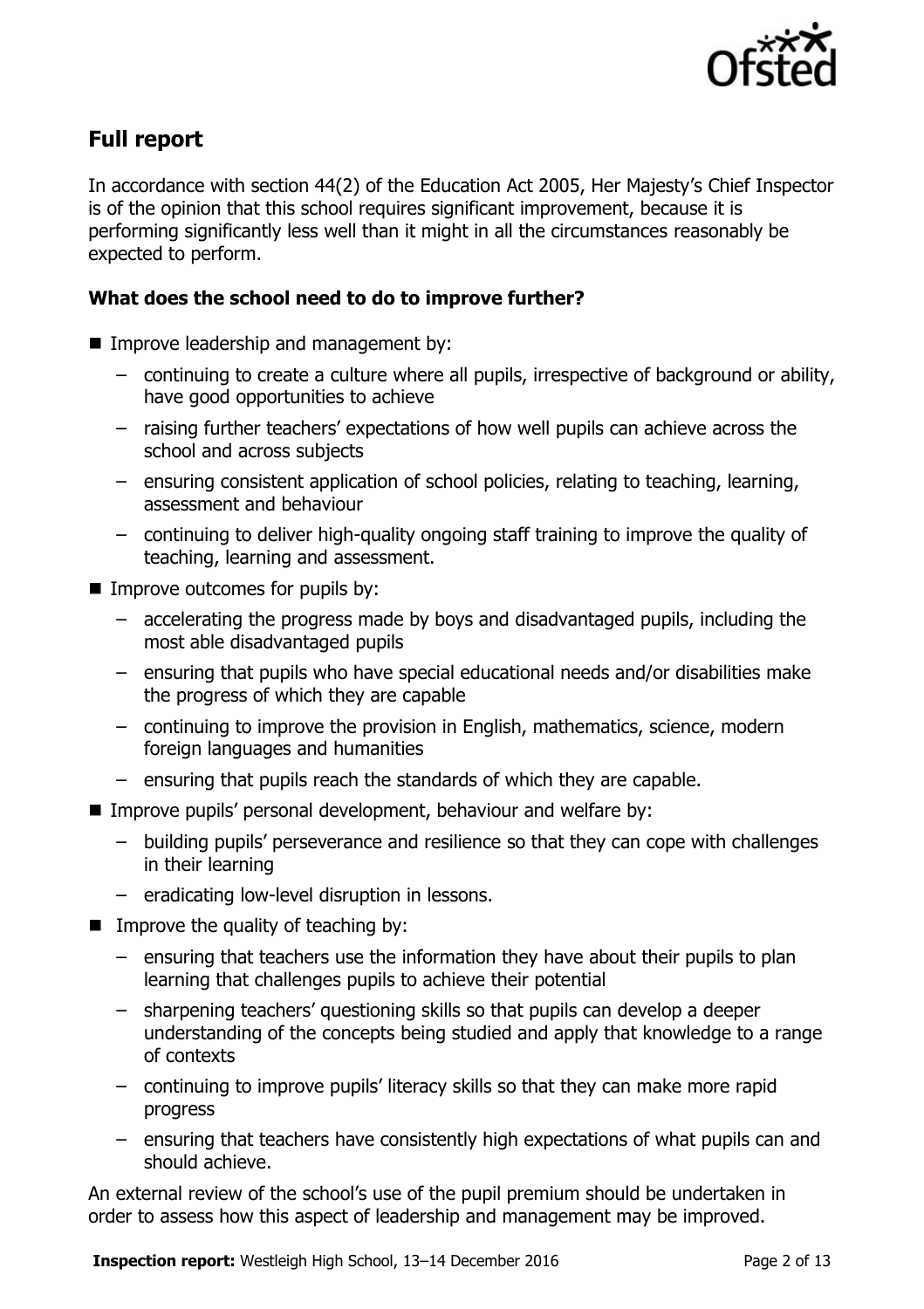

# **Inspection judgements**

### **Effectiveness of leadership and management Requires improvement**

- Leaders, including governors, have an overgenerous view of the quality of education provided by the school. Over time, standards have been extremely low. Prior to the appointment of the new leadership team, leaders and governors have not taken effective action to improve the school. As a result, many pupils have left the school having made much less progress than they should.
- The new leadership team has begun to make considerable changes to Westleigh High School. While pupil achievement overall is inadequate, there are signs of improvement in key stage 3.
- Leaders' plans to spend the pupil premium funding to improve outcomes for disadvantaged pupils have been ineffective. The standards that disadvantaged pupils have reached have been very low. The new headteacher has made strategic changes to ensure that the funding is now targeted to those areas which will have the biggest impact. It is, however, too soon to see the impact of these changes on disadvantaged pupils' outcomes, especially in key stage 4.
- Currently, leaders do not ensure that the school's policies relating to teaching, learning, assessment and behaviour are consistently applied across the school. As a result, pupils' behaviour is not yet as good as it should be and the quality of teaching is not yet consistently good. This variability has a negative impact on pupils' progress.
- The work that leaders do to increase the expectations that teachers have of their pupils is strong. However, these higher expectations are not yet evident in every classroom. Some persistent lower expectations impede pupils' progress. Consequently, there is still evidence of pupils' underperformance.
- Leadership is now strengthening at all levels. Newly appointed middle leaders in English and mathematics, for example, know what they need to do to raise standards. As these leaders are relatively new to post, it is too early to see the impact of their work on pupils' progress consistently across the school.
- The headteacher has wasted no time in recruiting high-quality senior leaders. He has appointed people who can make the changes needed to Westleigh High School so that all pupils succeed in the future.
- The curriculum is now broad and balanced. Leaders have made systemic changes to the school's curriculum to ensure that pupils can study the range of qualifications that will prepare them for life in modern Britain. Leaders have also made changes to the key stage 3 curriculum to ensure that pupils have more time to study those subjects that will prepare them more fully for key stage 4. It is, however, too early to see the impact of these changes on pupils' outcomes, especially in key stage 4 and for boys and the disadvantaged.
- Transition arrangements are effective. This is a key strength of the school. Pupils in Year 7 feel well supported and immediately part of the Westleigh family. By the end of key stage 4, pupils have the advice and guidance that they need to progress to further education, employment or training.
- The new leadership team's plans to improve the school are clearly thought out, sharp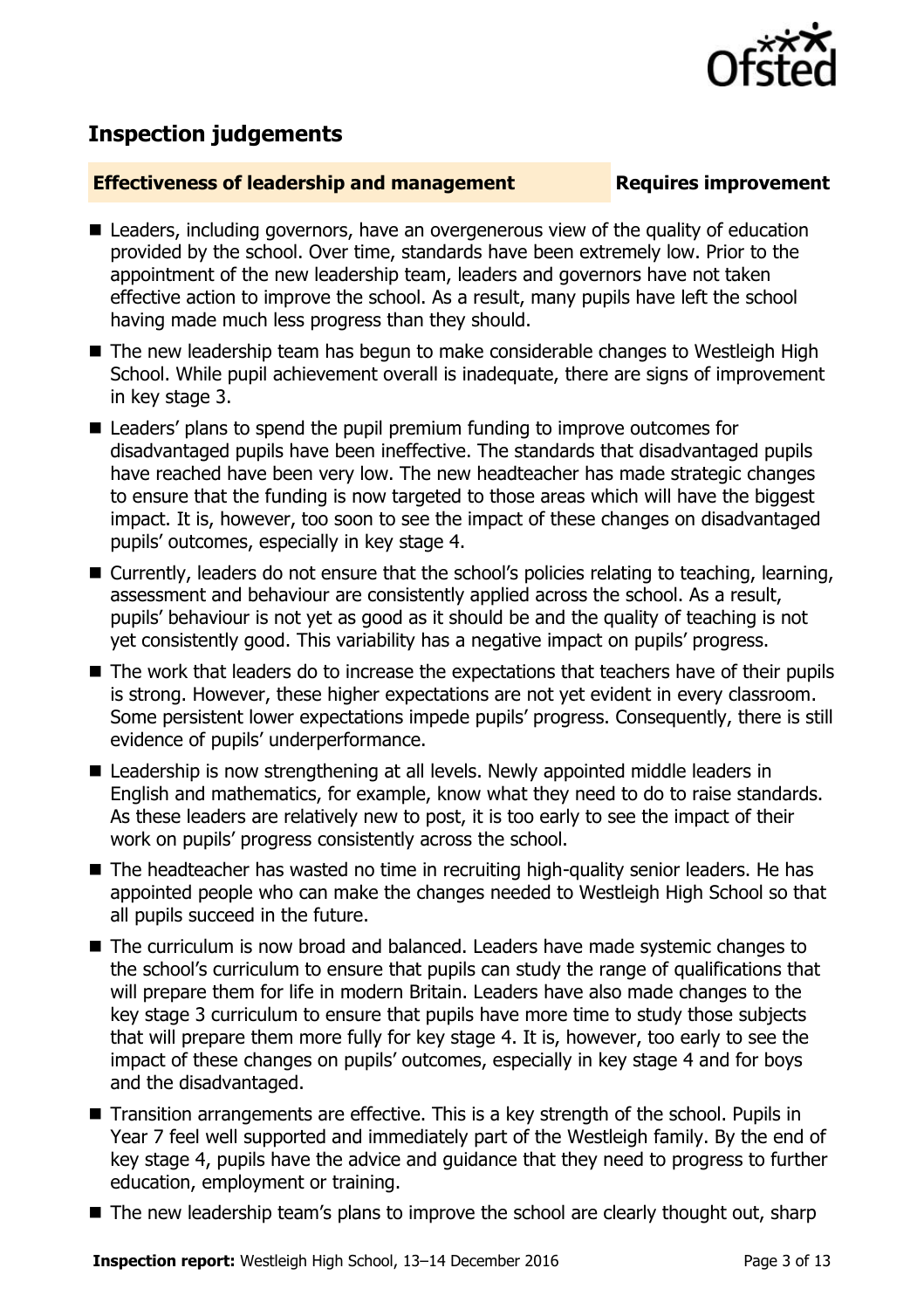

and robust. Leaders demonstrate clear capacity to take the school forward. They recognise that they are only at the start of their journey. Leaders know that there is still much to do to improve the quality of teaching and increase the rates of progress that pupils make. Their drive and determination to ensure that the school is the very best is tangible.

- The new leadership team is acutely aware of the issues that they need to address to raise standards. They have effective actions in place to tackle low standards and poor teaching head on. However, the historic underachievement of pupils means that there is much to do to address the current shortfall in the knowledge and skills that pupils have.
- The new deputy headteacher has begun to transform teaching across the school. There is now a comprehensive system of ongoing staff training. Teachers and middle leaders are enthused by the many new initiatives that are available to them. Lead practitioners, coaches, advanced coaches and a 'teacher toolkit' are just some of the new ways leaders are using to improve teaching and learning so that more pupils succeed.
- Leaders ensure that those pupils who enter the school below the expected standard in English and mathematics catch up successfully. The extra funding to support pupils who enter the school below the expected standard is used well.
- The school's system for performance management of teachers is much stronger this year than previously. There is now a focus on key priorities for improvement and the headteacher is adamant that the system is robust. It is, however, too early to see the impact of this on the quality of teaching across all areas of the school.
- The new headteacher has increased staff morale, reduced staff absence and brought a much-needed renewed sense of purpose to the school community. Despite his best efforts, it is still too early to see the impact of the many positive initiatives he has introduced. This is because of the considerable ground that must be covered to compensate for a legacy of underachievement.
- Leaders' work to promote British values is good. The school council has a truly democratic voice in the school and as such, pupils work with leaders to make changes on behalf of their school community. Elections are held for members of the council. In addition, Year 8 pupils learn about government and politics. They develop an understanding of how the British parliament works. Leaders work hard to ensure that pupils know about the importance of the rule of law. One way they do this is by ensuring that more pupils understand the school's new behaviour policy and follow it. Although pupils' behaviour in lessons is not yet consistently good, around the school site pupils show respect for the environment and each other.
- The provision for pupils' spiritual, moral, social and cultural (SMSC) development is good. It is well coordinated and managed. Leaders have now ensured that all teachers know how to promote SMSC effectively across the curriculum. Pupils give generously to charity. They engage in voluntary work, for example, on the 'Teen and Toddlers' programme. Added to this, pupils engage in 'The Lionheart Challenge'. Recently, this project challenged Year 10 pupils to think deeply about their local community and identify people who could be the most vulnerable. Pupils were tasked with developing a community-action project to support the most vulnerable in their local area.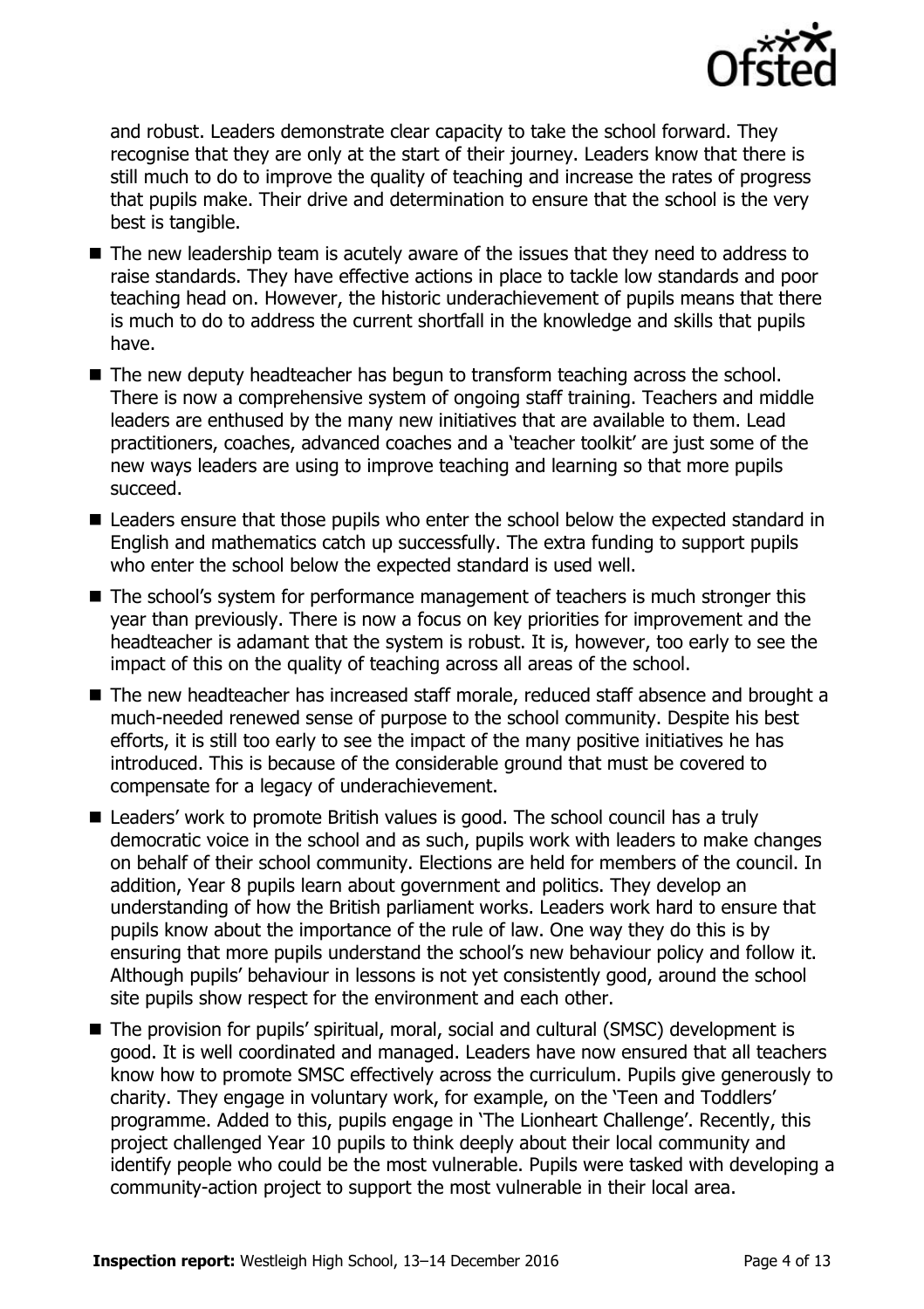

### **Governance of the school**

- Governors have overseen poor standards in the school in recent years. They have allowed the school to go through a period of decline. The progress pupils make is poor. Governors are aware that there is still much work to do with current pupils, especially in key stage 4, to ensure that all pupils make the progress of which they are capable.
- Recently, the governing body has reconstituted to make itself more effective. Members of the governing body have completed a skills audit. Following this audit, governors have recruited new members who have expertise in the primary phase, analysing school data and information, post-16 education and special educational needs and/or disabilities. The governing body is now well placed to challenge the headteacher to improve standards. It is, however, too early to see the impact of those changes on pupils' outcomes.
- Governors are now acutely aware of what needs to be done to secure a better standard of education for the pupils at Westleigh High School. They have full confidence in the appointment of the headteacher and his leadership team. Governors, alongside the headteacher, have taken difficult decisions to replace teachers and middle leaders in several subject areas.
- Governors undertake their safeguarding responsibilities rigorously. They receive regular reports on the effectiveness of the school's policies and procedures.

### **Safeguarding**

- $\blacksquare$  The arrangements for safeguarding are effective.
- **E** Leaders, including governors, take the safeguarding of their pupils extremely seriously. As part of the school improvement plan, leaders commissioned a safeguarding audit. The effectiveness of their provision was recognised by the award of a kitemark for safeguarding in 2016.
- Staff receive regular training to help them to recognise signs of abuse. New staff are given a full induction pack so that they understand how to keep children safe. The revised school safeguarding policy contains information on how staff should respond to incidents of 'sexting'. It also outlines procedures for pupils at risk of radicalisation or extremism. Consequently, leaders ensure that staff are well trained to keep pupils safe.
- Leaders ensure that there are appropriate filtering systems in place to keep pupils safe online. Pupils are taught about online safety through the curriculum. Parents and pupils also receive updates through the school's magazine, for example 'safety settings and privacy settings for social media apps'. For these reasons, pupils are aware of the dangers that face them when using technology.
- Leaders work effectively with parents to keep children safe. Referrals to multi-agencies are timely and appropriate. Out of 487 responses to Parent View, practically every person who responded said that the school keeps their child safe. Parents believe that their children are well cared for in school.

### **Quality of teaching, learning and assessment France Requires improvement**

■ The new leadership team has reignited a spark in teachers which has led to improvement in the quality of teaching. Pupils have noticed the change and they value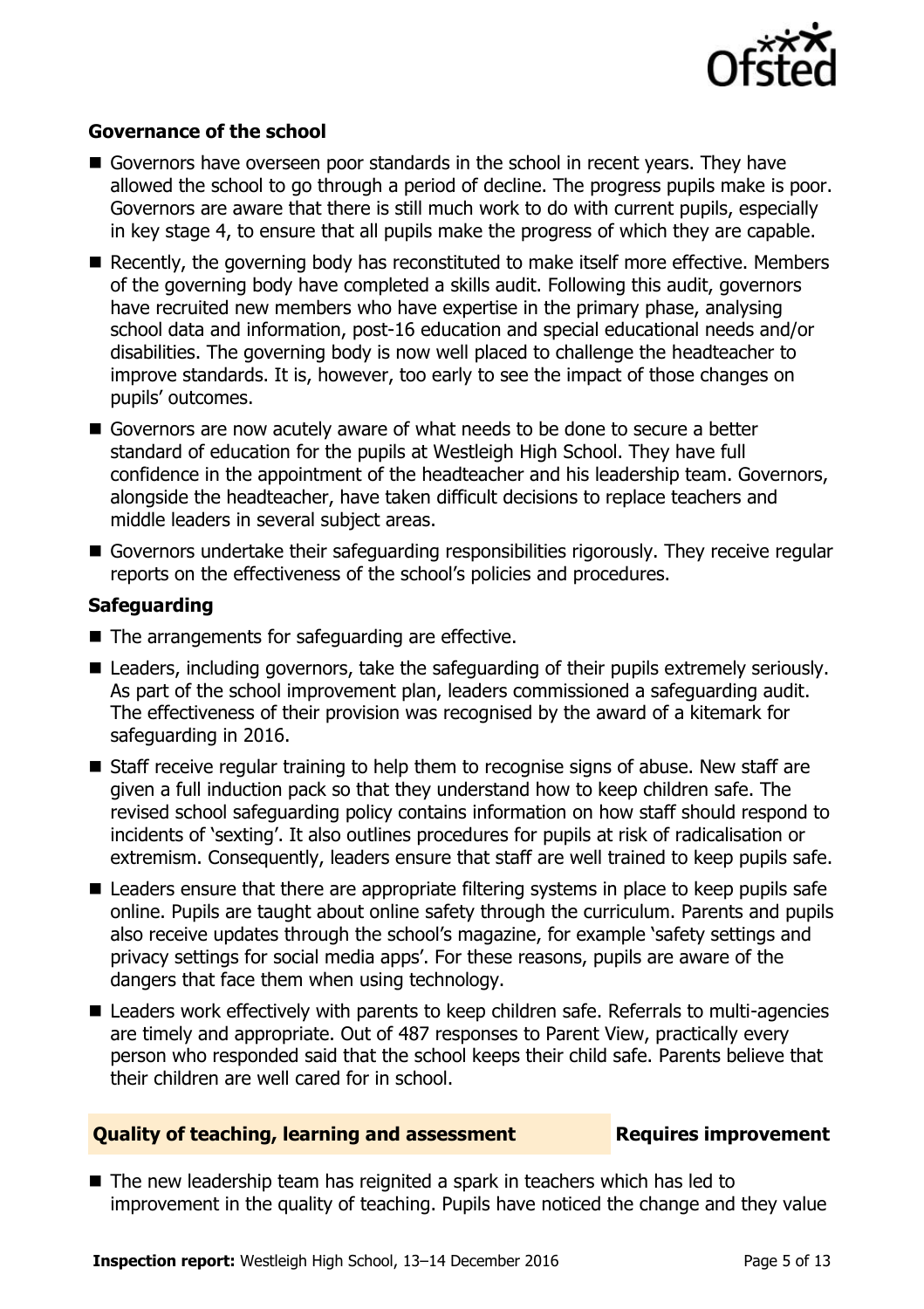

their teachers' renewed energy and enjoy learning. As a result, more pupils engage with their learning.

- Teachers have found that pupils need to revisit work that they should already know and have consolidated because of poor-quality teaching in the past. Consequently, pupils' progress is not as rapid as it should be.
- The quality of teaching varies too much. Teachers do not routinely plan work that stretches and challenges pupils to think for themselves. In some subjects, teachers do not use the information that they have about pupils' prior learning to plan activities that will help them to achieve their potential. Sometimes teachers' expectations of what pupils can and should achieve are low. This leads to some poor behaviour.
- Sometimes pupils are given the option to complete different work from that of their peers, and are invited to choose the level of difficulty. Some pupils choose work that is too easy for them. The result is that these pupils' progress is slow.
- Some teachers' questioning is not used well enough to deepen pupils' knowledge and understanding. Misconceptions are not consistently put right. Pupils are not routinely expected to explain their answers and pupils' progress therefore falters.
- Although teachers' subject knowledge is generally secure across most subjects, errors are made by some teachers in mathematics. As a result, pupils do not develop the skills and knowledge they need to solve mathematical problems. This also slows their learning and progress.
- Although pupils' literacy is a key area of concern for leaders, teachers do not consistently improve pupils' skills in different subjects. The teaching of literacy is particularly weak, for example in mathematics. This means that pupils are not sufficiently prepared to excel in their examinations.
- **Pupils'** response to teachers' feedback varies. Pupils do not always act on the feedback their teachers give them, as required by the school's own policy. This particularly affects the progress made by disadvantaged pupils and boys.
- When pupils assess each other's work, they do not always have the vocabulary or the knowledge to do so effectively.
- In some subjects teachers use some most-able pupils as leaders of learning. While this is valuable for other pupils in the class, some lead learners sometimes do not fully understand the concepts being studied. Furthermore, lead learners then do not continue to make the progress of which they are capable. As a result, misconceptions are reinforced in other pupils and lead learners' progress is slow.
- Some pupils do not take sufficient pride in their work. In some subjects, lower expectations lead to poor-quality work. Disadvantaged pupils and boys do not routinely produce work of the same quality as other pupils. This has a detrimental impact on their overall progress and achievement.
- $\blacksquare$  Homework is set regularly and pupils complete the assigned tasks. This makes a valuable contribution to pupils' overall progress.
- In Years 7 and 8, pupils are beginning to make stronger progress. The new headteacher's drive and passion to make sure that all pupils achieve equally well has made the biggest impact so far on these year groups. As a result, pupils in these year groups are making faster progress.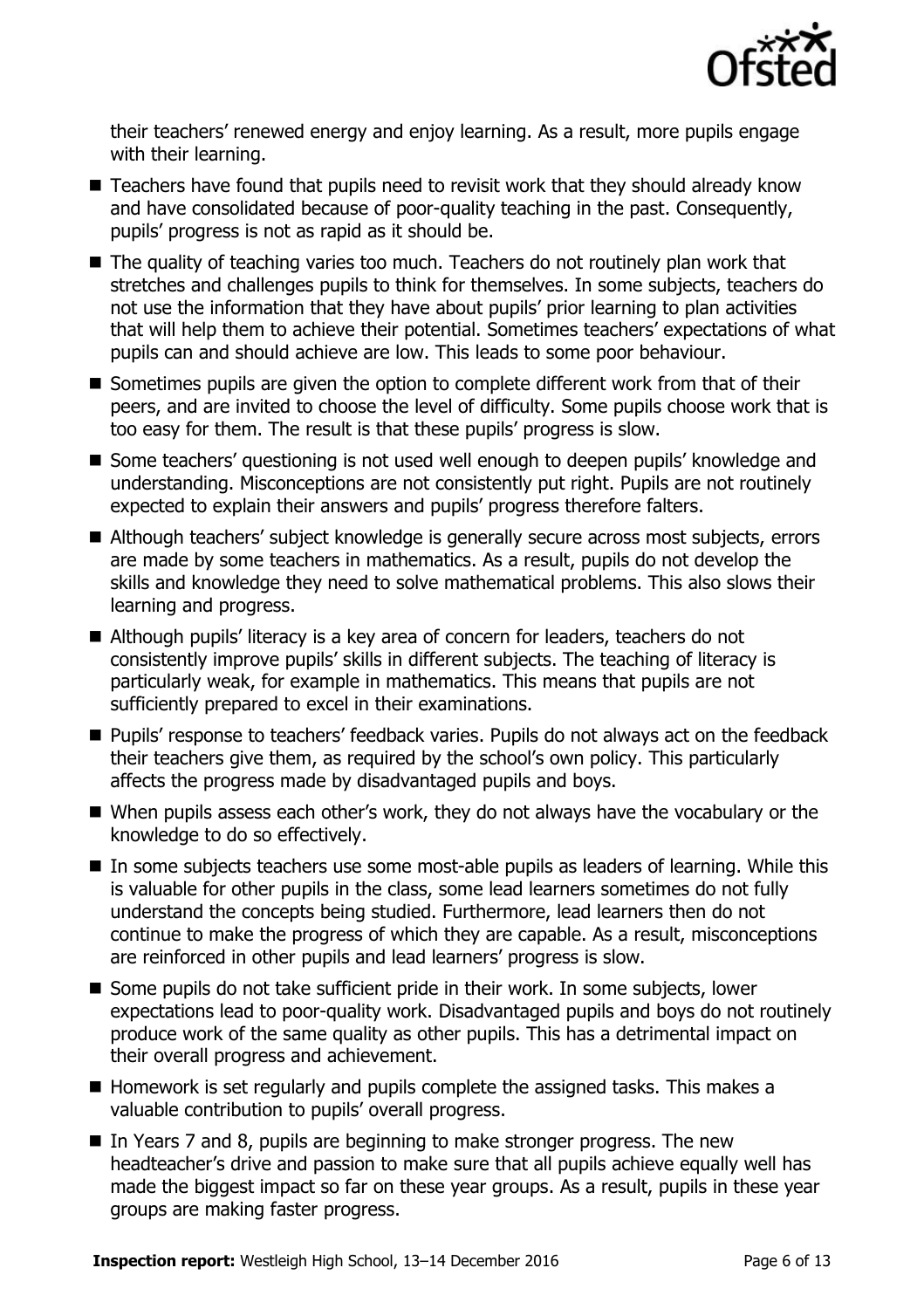

- Extra-curricular provision is a strong feature of the school. Pupils have access to a wide range of clubs, including sports, drama, arts and crafts, in addition to a range of studysupport clubs. Staff also give time at weekends to ensure that pupils can catch up, for example in art, where they have fallen behind. Pupils value the range of activities and the time that their teachers afford to them.
- There are strong relationships between pupils and staff. Most pupils want to do well for themselves and their teachers. A renewed approach to teaching, learning and assessment provides a strong foundation for pupils to 'Aspire and Achieve Together'.
- Leaders have introduced a set of 'non-negotiables' for teaching. These have been devised by staff. Staff now regularly discuss how to improve the quality of teaching so that it positively affects pupils' progress. There is, therefore, capacity to continue to improve teaching across the school.

### **Personal development, behaviour and welfare Fig. 2.1 Requires improvement**

### **Personal development and welfare**

- The school's work to promote pupils' personal development and welfare is good.
- **Pupils receive appropriate careers advice and guidance. Pupils value the support that** they receive from their specialist careers adviser and the help they receive with their personal statements. They have access to numerous events, for example the Year 10 Science, Technology, Engineering and Mathematics Careers Fair and visits by specialists from prestigious universities. Consequently, pupils feel well prepared to take the next steps in their education, employment or training.
- **Pupils have the opportunity to undertake leadership roles in the school, for example as** senior student leaders. They have a strong voice in the school. Pupils are sent a survey question each week which covers key issues. They complete a half-termly form survey. The findings are discussed by the school council and the headteacher. The student council is a highly active part of life at Westleigh High School. It is currently working to improve the school canteen. As a result, pupils feel that their voice is valued.
- Bullying is rare. Pupils say that when bullying does occur, it is dealt with swiftly and effectively. Consequently, the vast majority of pupils say that they feel safe in their school.
- The school's personal, social, health and economic education programme is valued by pupils in key stage 4. In key stage 3, pupils follow the school's personal and learning skills programme. Pupils enjoy the range of areas that they study. They learn about a variety of topics, for example democracy and international relations. They also learn about healthy living, sex and relationships. Consequently, pupils are very accepting of different relationships and value each person's own identity. They understand the importance of treating people equally. Pupils are adamant, for example, that homophobia should never be tolerated.
- **Pupils who attend off-site provision are safe. The school ensures that their attendance** is monitored and communication between providers and the school is strong. Leaders check on pupils' progress regularly.
- Although most pupils are confident and self-assured, some do not show sufficient resilience and perseverance in their learning. Some pupils do not routinely commit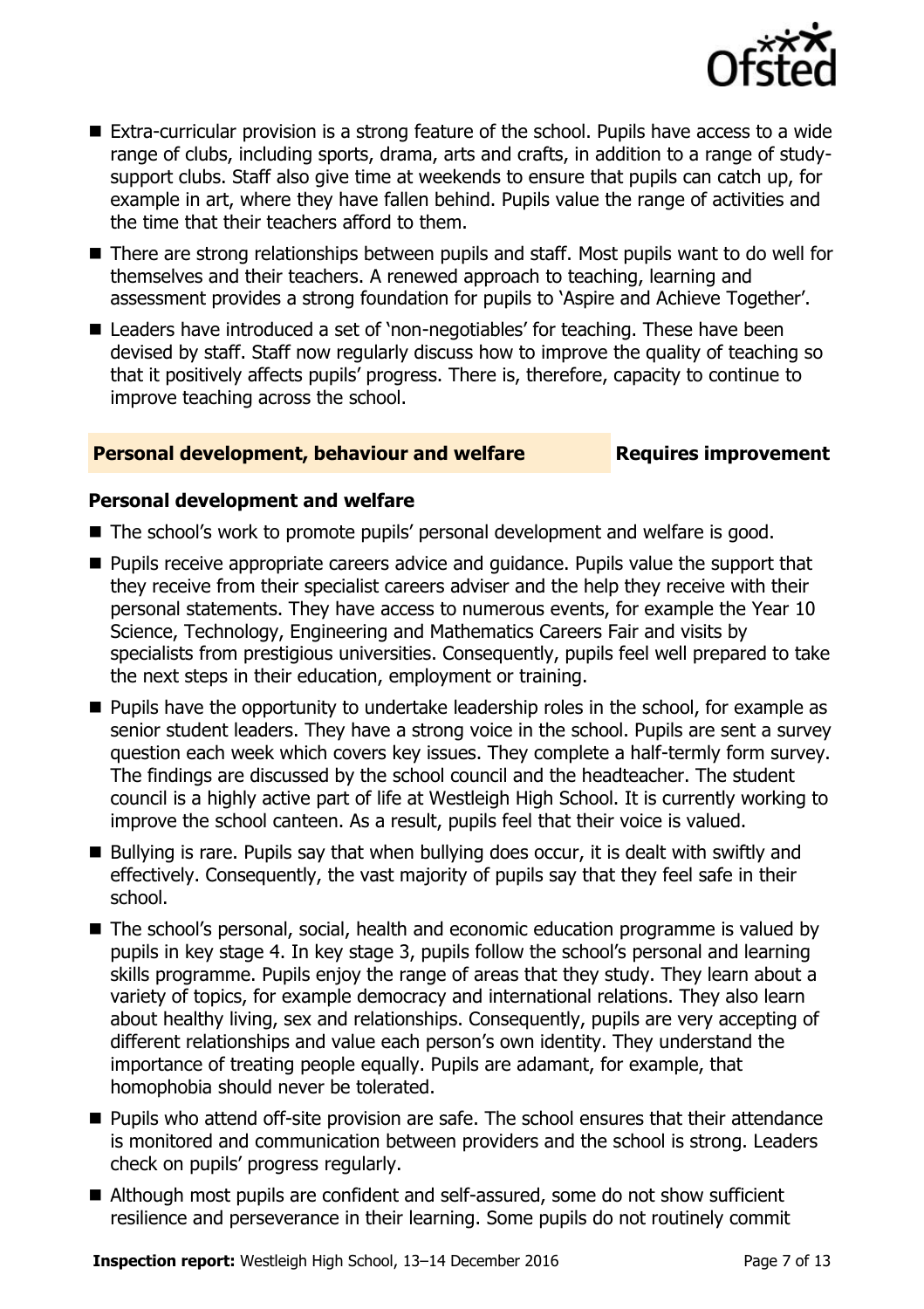

themselves to positive learning behaviour. In addition, the quality of their work is occasionally poor. Consequently, these pupils do not achieve as well as they should because they are prepared to give up too easily.

### **Behaviour**

- The behaviour of pupils requires improvement.
- In some lessons, especially in key stage 4, pupils' behaviour is not as good as it should be. There are incidents of low-level disruption that stop the flow of learning. Pupils confirm that behaviour varies between subjects and between classes. They value the new behaviour policy that the headteacher has introduced. Pupils feel that it is positive and is making things better. However, not all teachers apply it consistently. As a result, some pupils do not make the progress of which they are capable.
- The absence rate of pupils without an education, health and care plan but who have special educational needs and/or disabilities is still high. Leaders have appropriate strategies to reduce this figure further.
- Overall attendance rates are improving. In 2016 attendance was broadly in line with the national average. The proportion of pupils who are persistently absent from school is also decreasing. Leaders' work to improve the attendance of disadvantaged pupils is showing some success.
- The headteacher is relentless in his drive to ensure that only the best standards of behaviour are acceptable in the school. However, although decreasing, there is still a higher proportion of disadvantaged pupils who are excluded within the school's own internal exclusion area.
- **Pupils' behaviour around the school is good. Pupils treat each other with respect and** courtesy. During social times pupils are well behaved and they wear their uniforms with pride. Pupils say that behaviour during breaktimes has improved significantly since the new headteacher introduced a 'zero tolerance' approach to misbehaviour.

### **Outcomes for pupils Inadequate**

- Over time, pupils have underachieved significantly at Westleigh High School. Consequently, a significant proportion of pupils leave the school having made poor progress.
- In 2016, pupils' progress in mathematics, science, modern languages and humanities was again weak. Progress in English also declined in 2016. In English, modern languages and humanities, pupils made some of the lowest rates of progress in the country. The school's own information suggests that in 2017 the number of pupils who will achieve a good GCSE pass in English and mathematics will improve. That said, the same information shows that the amount of progress pupils will make across a range of subjects is stubbornly low. As a result, pupils are not well prepared to make the most of opportunities in modern Britain.
- Boys have underachieved for far too long. In 2016 the progress made by boys was woeful in a range of subjects, including English and mathematics. Leaders' own information about pupils in the current Year 11 and Year 10 shows that boys continue to make far less progress than girls. However, leaders' work to improve the progress made by boys is more successful in key stage 3.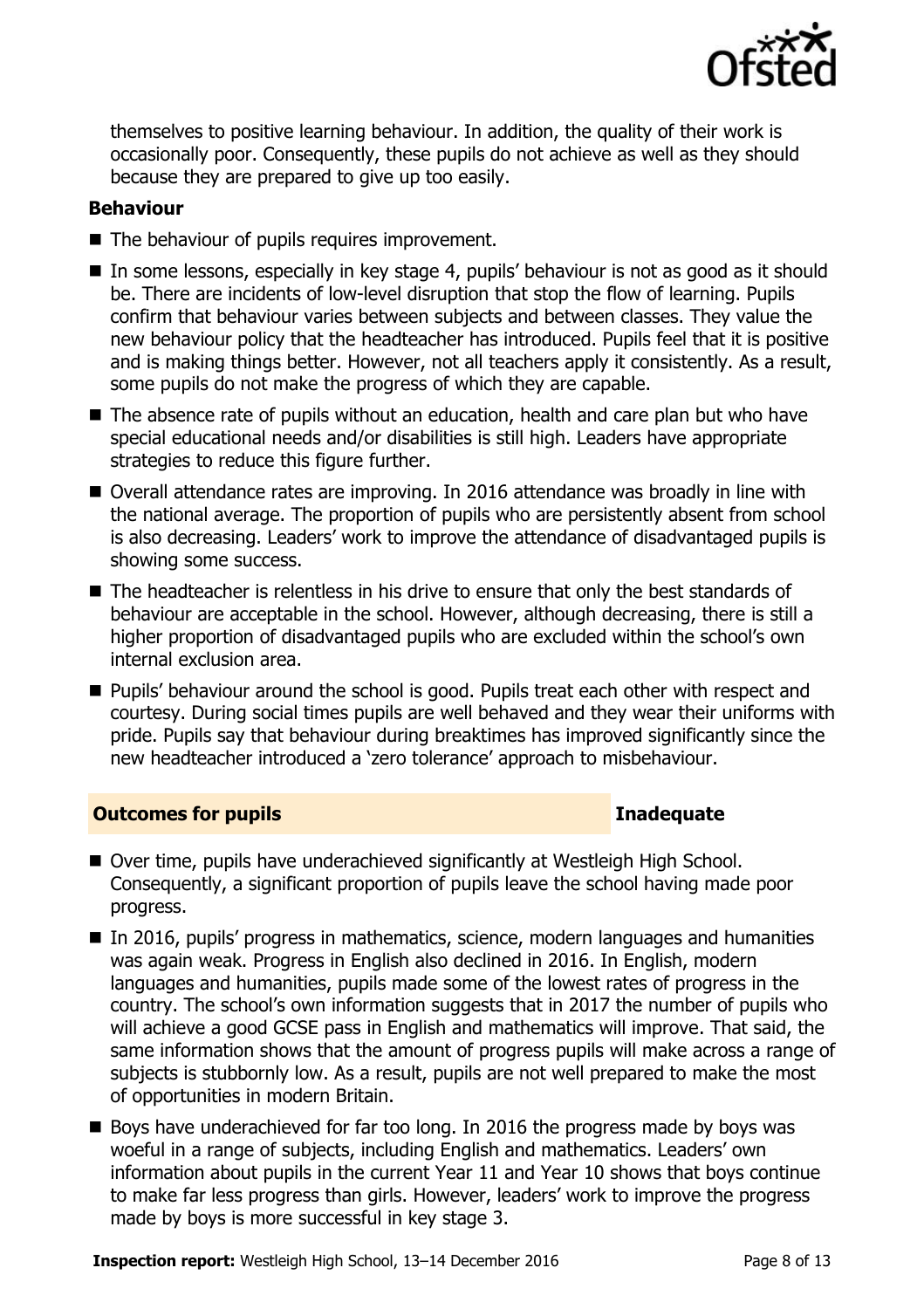

- The difference between the progress of disadvantaged pupils and other pupils nationally is not diminishing. In 2016, the progress made by disadvantaged pupils was in the lowest percentile nationally across a range of subjects, including English and mathematics. In the current Year 11, although the progress of disadvantaged pupils is better than in previous years, it continues to be weak.
- The progress made by disadvantaged boys is inadequate. The school's own information shows that in English and mathematics, in the current Year 11, disadvantaged boys make significantly less progress than other pupils nationally. As a result, disadvantaged boys' progress is dismally low.
- The progress made by middle-ability and high-ability pupils is poor. It is much weaker than is seen nationally. Leaders' own information shows that the progress made by middle- and high-ability pupils so far in Year 11 continues to be weak.
- Over time, those pupils without an education, health and care plan who have special educational needs and/or disabilities do not make strong progress. The school's own information shows that the progress of these pupils continues to be slow. Consequently, this group of pupils is ill prepared for the next stages of their education. Conversely, those pupils who have an education, health and care plan make strong progress.
- The proportion of pupils who go on to employment, further education or training is broadly in line with the national average. However, the standards achieved by some pupils limit their aspirations.
- $\blacksquare$  The progress made by pupils in key stage 3 is stronger than that made by pupils in key stage 4. Leaders' work to raise standards has been effective, especially in Years 7 and 8. Consequently, these pupils make faster rates of progress. In Year 9, leaders' work to bridge pupils' knowledge and skills gap is currently less secure.
- **Pupils appreciate the time that teachers provide for independent reading, and more** opportunities are being afforded to them so that they can develop a love of reading. This is especially the case in key stage 3. Pupils who read to inspectors could describe the characters in their books and explain the key themes. Pupils could not, however, explain the importance of reading, nor the skills that good readers develop.
- The proportion of pupils who achieved a good pass in English and mathematics in 2016 was greater than in the previous year. However, it is still not good enough.
- Since the appointment of the new headteacher, leaders have improved how accurately they assess pupils' progress and attainment. Last year, their predictions for GCSE results were accurate. This gives validity to their current assessment of how well pupils are progressing in their learning.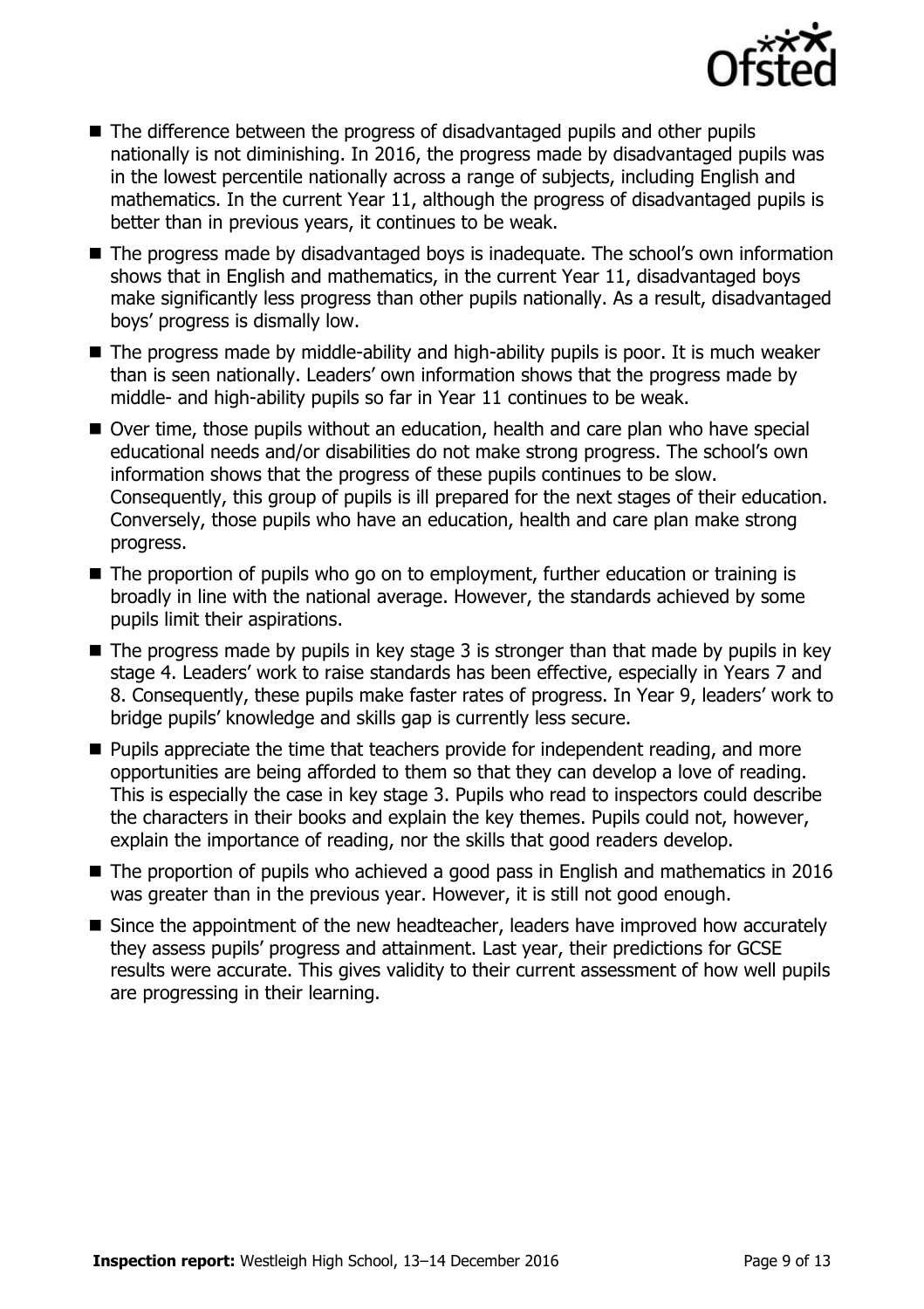

# **School details**

| Unique reference number | 106524   |
|-------------------------|----------|
| Local authority         | Wigan    |
| Inspection number       | 10024223 |

This inspection was carried out under section 8 of the Education Act 2005. The inspection was also deemed a section 5 inspection under the same Act.

| Type of school                      | Secondary                              |
|-------------------------------------|----------------------------------------|
| School category                     | Maintained                             |
| Age range of pupils                 | 11 to 16                               |
| <b>Gender of pupils</b>             | Mixed                                  |
| Number of pupils on the school roll | 827                                    |
| Appropriate authority               | The governing body                     |
| Chair                               | John Holland                           |
| <b>Headteacher</b>                  | <b>Carlton Bramwell</b>                |
| Telephone number                    | 01942 202580                           |
| <b>Website</b>                      | www.westleighhigh.co.uk                |
| Email address                       | enquiries@admin.westleigh.wigan.sch.uk |
| Date of previous inspection         | 20-21 November 2012                    |

### **Information about this school**

- Westleigh High School is a smaller-than-average secondary school.
- A new headteacher was appointed to the school in September 2015.
- The overwhelming majority of pupils are of White British heritage. The proportion of pupils who speak English as an additional language is much lower than the national average.
- The proportion of disadvantaged pupils is higher than the national average.
- The proportion of pupils who have special educational needs and/or disabilities is higher than the national average.
- The school makes use of Fix-it, CAST and New Skills to make alternative provision for some pupils.
- In 2015, the school met the government's floor standards, which set the minimum expectations for pupils' attainment and progress at the end of Year 11.

**Inspection report:** Westleigh High School, 13-14 December 2016 Page 10 of 13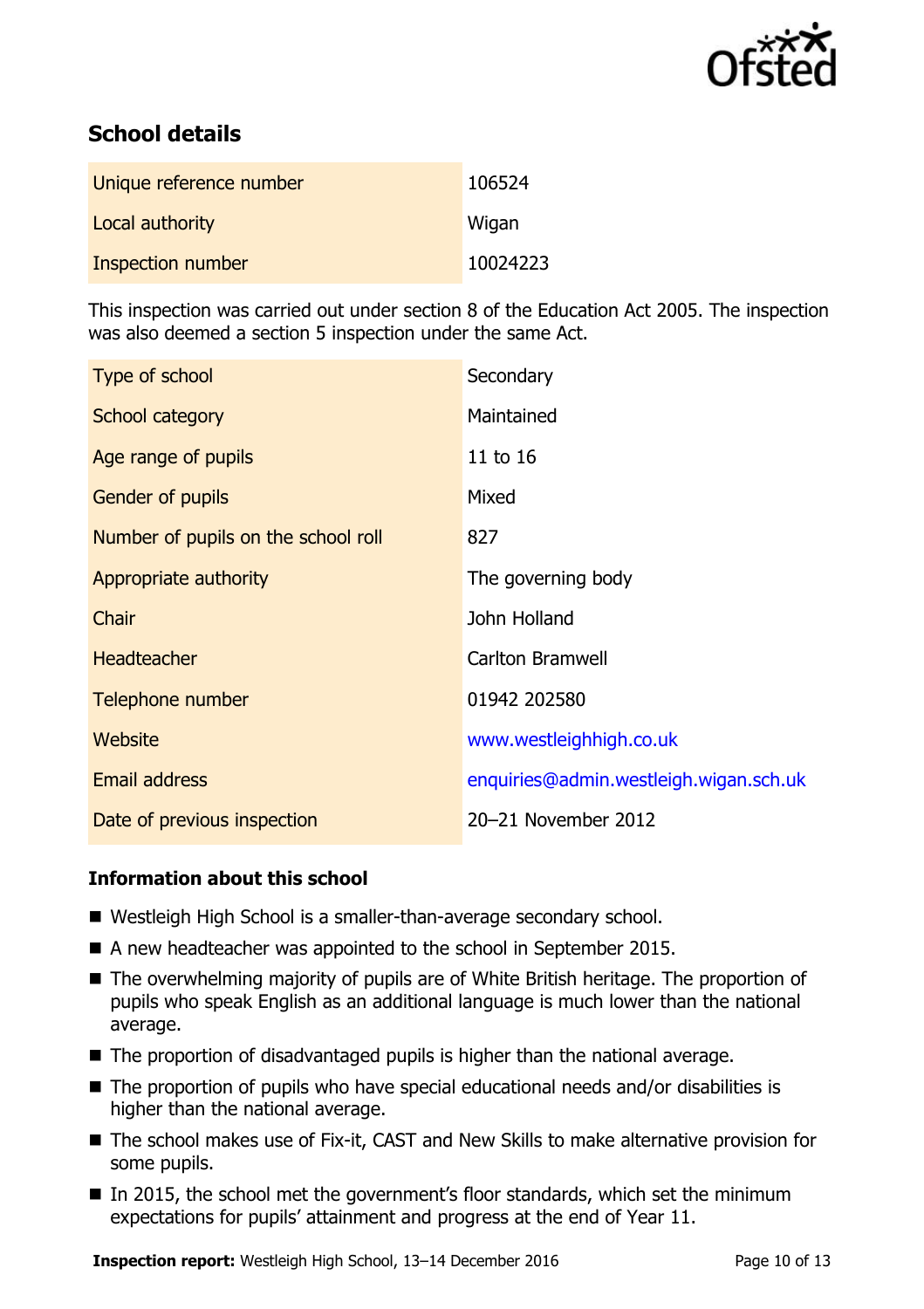

■ The school meets requirements on the publication of specified information on its website.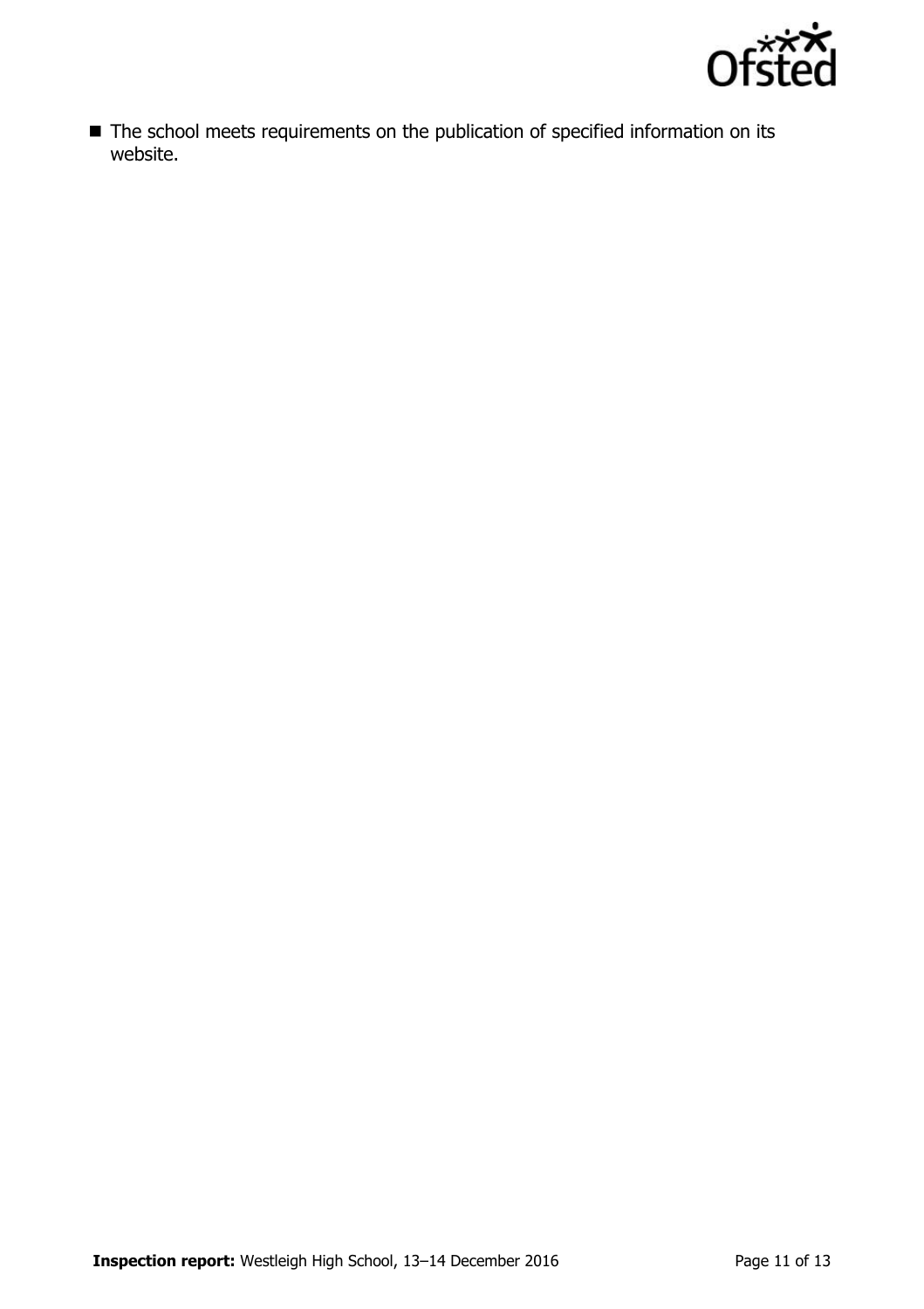

# **Information about this inspection**

- Inspectors observed learning in a range of lessons in key stages 3 and 4. Several observations were conducted jointly with senior leaders. Inspectors also observed form time and an assembly.
- Inspectors undertook an in-depth analysis of pupils' work across a range of subjects throughout the school with leaders. They also looked closely at disadvantaged pupils' work and that of boys. In addition, inspectors looked at a wide range of pupils' work in lessons.
- $\blacksquare$  Meetings were held with the headteacher, senior leaders, members of the governing body, the local authority representative, middle leaders and newly qualified teachers. A phone call was made to the assistant director for children's services, Wigan.
- A range of documentation was scrutinised by the inspection team, including the school's own self-evaluation, the school improvement plan, local authority reports, records of ongoing teacher training and the school's own evaluation of the quality of teaching, learning and assessment. Attendance, behaviour and exclusion records were scrutinised, in addition to records of meetings of the governing body. Inspectors also considered the school's information about how well current pupils are making progress in their learning and its analysis of past pupils' performance.
- Observations of pupils' behaviour were undertaken in and between lessons, during breaktimes and at lunchtimes. Inspectors met formally with a range of pupils across both key stages. They also spoke informally with many more pupils during lessons and around the school.
- Inspectors took into account 487 responses to Ofsted's online questionnaire, Parent View, 21 free-text responses from parents, 40 responses to Ofsted's staff questionnaire and 120 responses to Ofsted's pupil questionnaire.

### **Inspection team**

| Jonathan Smart, lead inspector | Her Majesty's Inspector |
|--------------------------------|-------------------------|
| David Woodhouse                | Ofsted Inspector        |
| Jane Holmes                    | Ofsted Inspector        |
| <b>Lenford White</b>           | Ofsted Inspector        |
| <b>Timothy Gartside</b>        | Ofsted Inspector        |
| <b>Christine Veitch</b>        | Ofsted Inspector        |